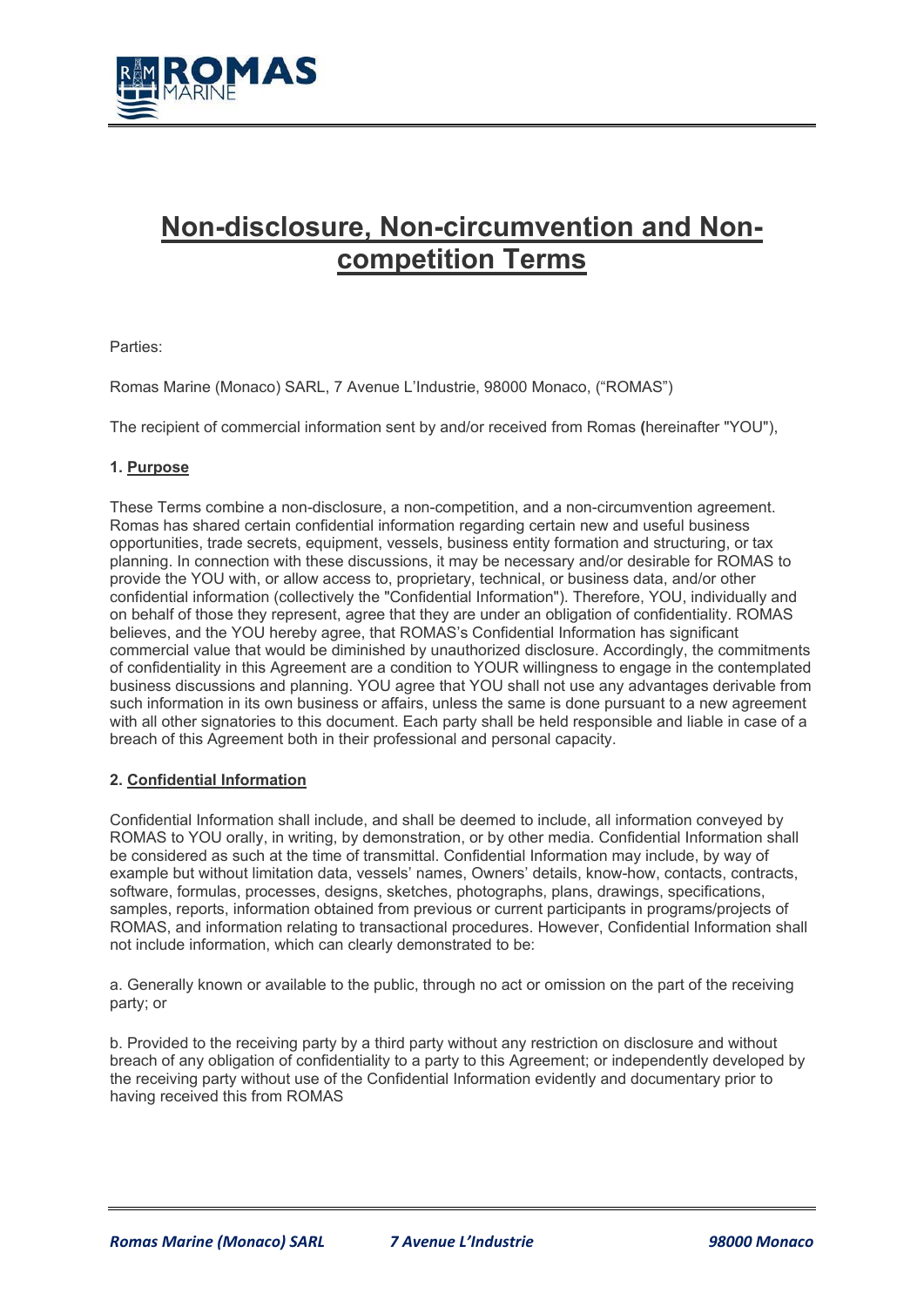

# **3. Obligation of Confidentiality**

YOU agree that when receipt of any Confidential Information has occurred:

a. YOU shall not disclose or communicate Confidential Information to any third party, except as herein provided. YOU shall protect such information from disclosure by reasonable means, including but not limited to at least the same minimal level of security that YOU use for your most crucial proprietary and trade secret information.

b. YOU shall reasonably protect the Confidential Information with not less than the same degree of care exercised by its own personnel to protect its own, or publication of its own, most valuable confidential and proprietary information.

c. ROMAS shall permit access to its Confidential Information to YOUR agents or employees or third parties only if such disclosure is reasonably believed to be necessary to the purposes of YOU evaluating, contemplating, recommending, or engaging in any program or service offered by ROMAS or for the purpose of entering into a business relationship with the ROMAS, and only if said agents, employees, or third parties:

d. reasonably require access to the Confidential Information for purposes approved by this Agreement, and

e. have been apprised of this Agreement and the YOUR obligations to maintain the trade secret status of Confidential Information and to restrict its use as provided by this Agreement.

## **4. Obligation of Non-Competition**

The non-competition provisions of this Agreement are an essential and material part of the total agreement, by which YOU agree YOU shall not use any advantages derivable from such confidential information in its own business or affairs, unless the same is done pursuant to a new agreement executed by all signatories to this document.

#### **5. Non-Circumvention**

YOU hereby agree for yourself, YOUR officers, directors, agents, associates and any related parties, that YOU will not, directly or indirectly, contact, deal with or otherwise become involved with any entity or any other entities or parties introduced, directly or indirectly, by or through ROMAS, its officers, directors, agents or associates, for the purpose of avoiding the payment to the ROMAS of profits, fees or otherwise, without the specific written approval of ROMAS or any other purpose.

Violation of this clause shall carry a penalty of minimum US\$ 500.000,00 (United States Dollars five hundred thousand) as a minimum.

#### **6. No Representations**

YOU understand that ROMAS makes no representation or warranty as to the accuracy or completeness of the information it provides to YOU. YOU agree that neither ROMAS, nor any of its advisers, representatives, agents, or employees shall be held liable for utilization of Confidential Information which results from the YOUR use of said information.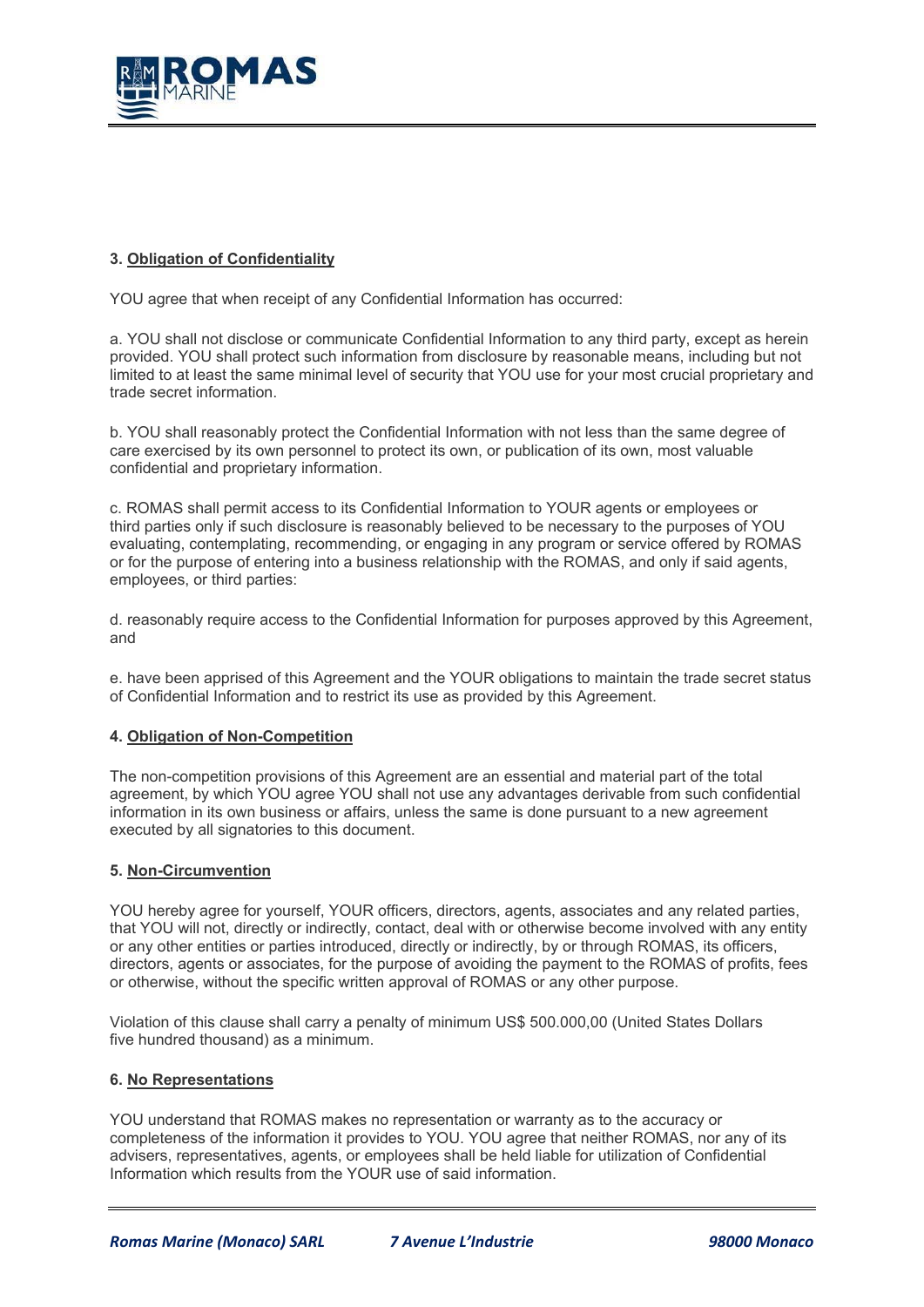

# **7. Term**

This Agreement shall, by mutual consent of the parties, remain in force and affect for a period of five years from the date signed and executed by all parties, with the effective date being the date on which the final signature is affixed hereto.

## **8. Jurisdiction**

The jurisdiction for this Agreement is global and worldwide. Should the Companies assert that a violation has occurred, the parties agree that the Companies shall be entitled to take action to remedy the violation in the locale and/or legal jurisdiction in which the violation occurred, and/or in any other locale or jurisdiction(s) which is appropriate, in the opinion of the Companies and their counsel.

As a standard Arbitration shall be in Rotterdam with Law of England to apply.

#### **9. Miscellaneous**

a. As used in this Agreement, the following terms shall have the following meanings:

"Agents or employees" includes the directors, officers and employees of any of the parties, it also includes YOU, any corporation, partnership, association, business trust, contractual organization, group, or other entity of which YOU are a member, officer, director, agent, trustee, beneficiary, or has a position similar to the aforementioned.

b. Except for the limited right to use granted in section 3(c) herein, no right or license, either express or implied, under any patent, copyright, trade secret or other intellectual property right is granted hereunder.

c. No agency or partnership relationship is created between the parties by this Agreement.

d. No party has an obligation under this Agreement to purchase any service or item from any of the other parties, or to offer any service or item for sale to any of the other parties and that any agreement to have a business relationship between the parties will exist only when such agreement is in writing and duly executed by all the parties hereto.

e. *ANY* and *ALL additions, modifications*, and *waivers* of this Agreement must be made in writing and signed by all parties. However, the failure of a party to insist on full compliance with any provisions of this Agreement in a particular instance shall not preclude it from requiring full compliance thereafter.

f. This Agreement is made and shall be governed and construed in accordance with the laws of the England. The proper venue for any action arising from or in connection to the interpretation or enforcement of this Agreement shall be decided by ROMAS.

g.If any portion of this Agreement shall be held invalid, such invalidity shall not affect the other provisions hereof, and to this extent, the provisions of this Agreement are to be and shall be deemed severable. If any party hereto incurs any legal fees, whether or not action is instituted, to enforce the terms of this Agreement or to recover damages or injunctive relief for breach of this Agreement, it is agreed that the successful or prevailing parties shall be entitled to reasonable attorney fees and other costs in addition to any other relief to which it or they may be entitled.

h.This Agreement constitutes the entire understanding between all the parties and supersedes all previous understandings, agreements, communications and representations, whether written or oral, concerning the discussions by and between the parties hereto and the Confidential Information.